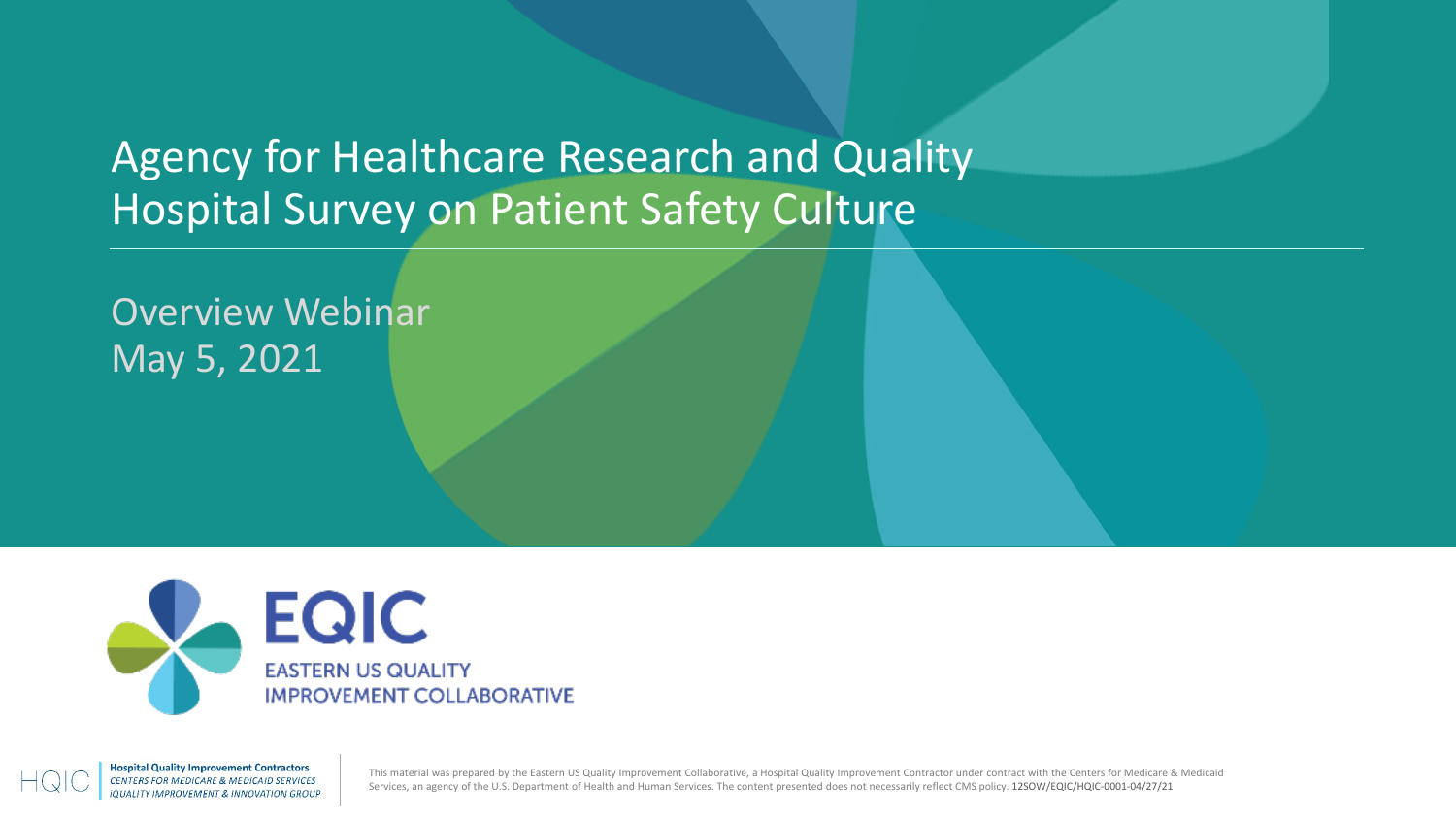## Agenda

- Survey version and options
- Timeline
- Enhancements and accessibility
- Promotional materials
- Next steps
- Q&A

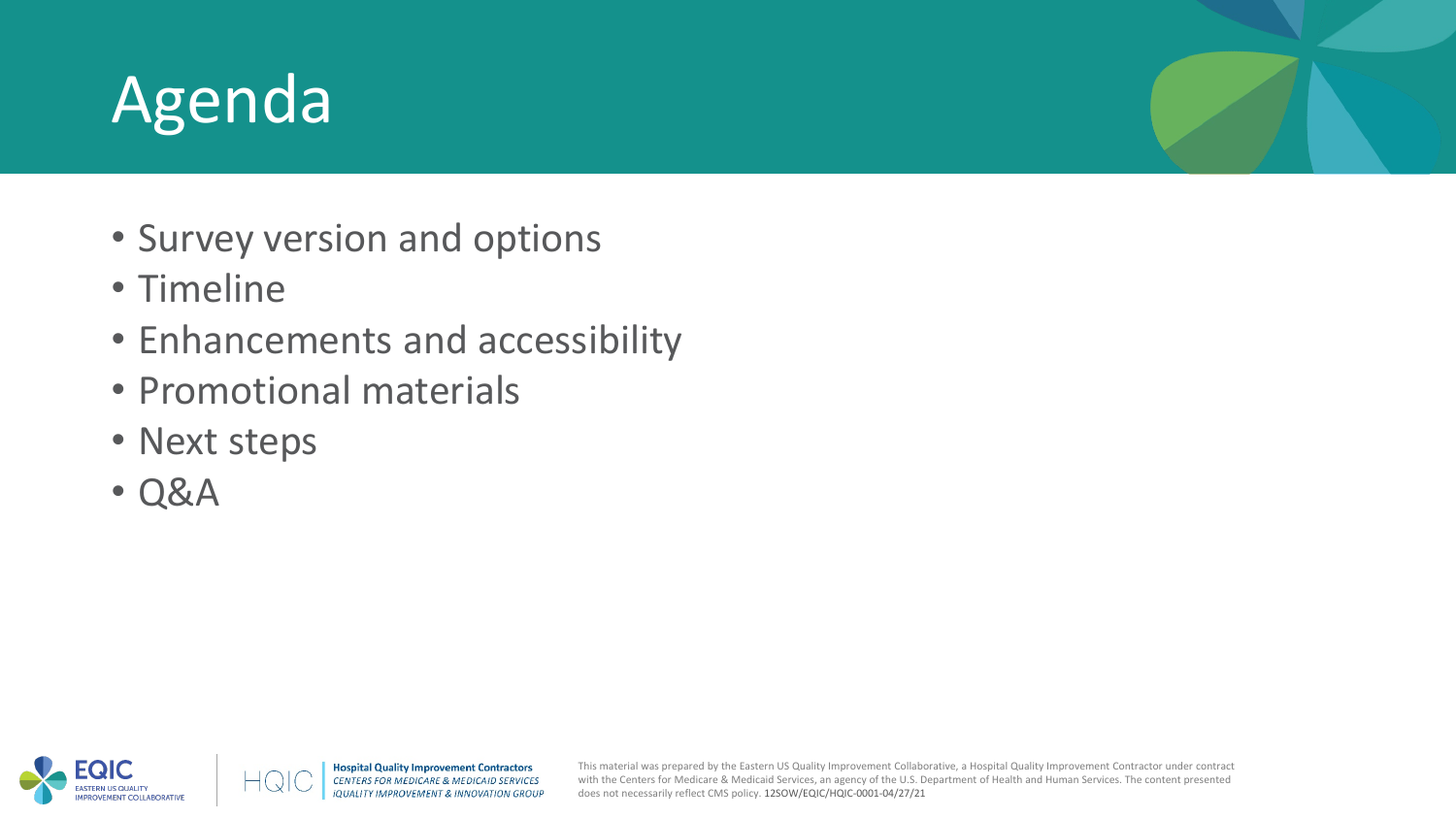## AHRQ Survey registration options

- Core Hospital Survey 2.0
- Core Hospital Survey 2.0 with Health Information Technology Patient Safety Supplemental Items
- Core Hospital Survey 2.0 with Value and Efficiency Supplemental Items
- Core Hospital Survey 2.0 with both Health Information Technology Patient Safety and Value and Efficiency Supplemental Items
- We have participated in the AHRQ Culture of Safety Survey Version 2.0 in the last 12 months and will submit data to EQIC

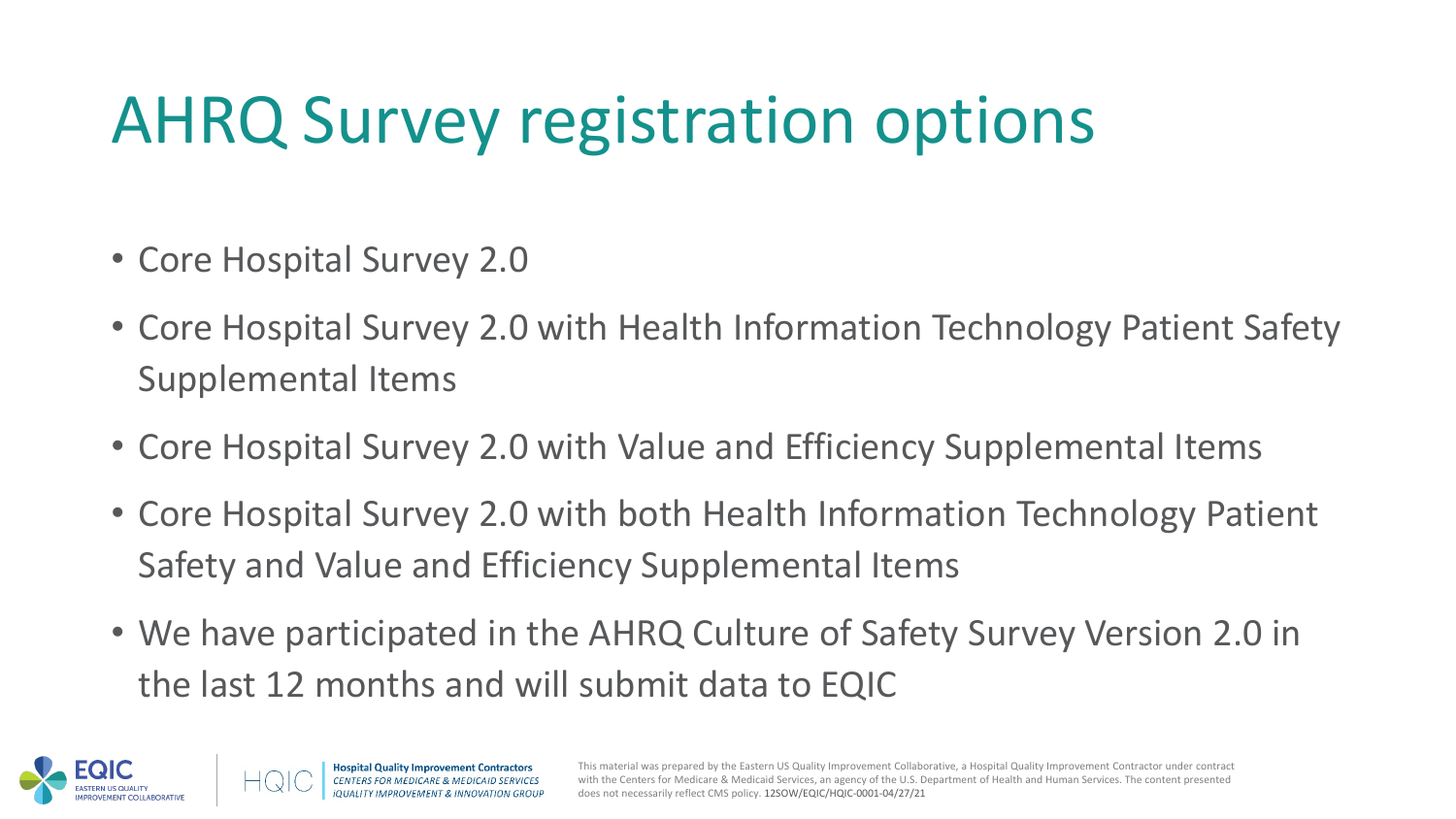### Timeline

- Survey Dates: **September 13 to October 8**
- Survey Preparation and Promotion: **ASAP**
- Registration Webinar: **June 30 @ 2pm**
- Registration Window: **July-August**
- Reports Distributed to Hospitals: **Early November**
- Data and Action Planning Webinar: **Mid-November**

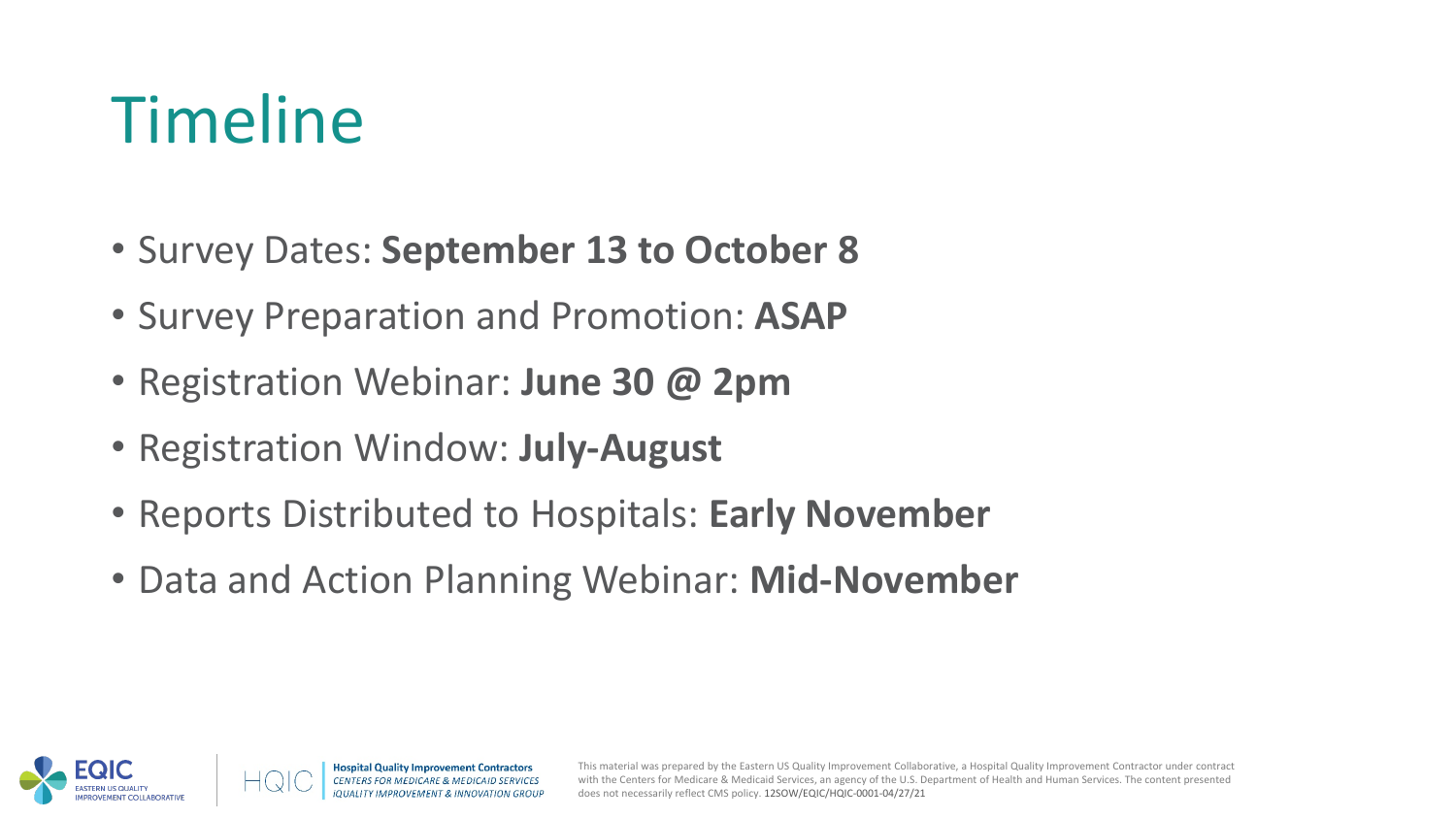## Enhancements and accessibility

- Coordinated registration process
- Accessible by computer, tablet or cell phone
- Unit-specific data and comparison
- Real-time participation rates for COS liaison
- Portal accessible debriefing tool
- Promotional materials

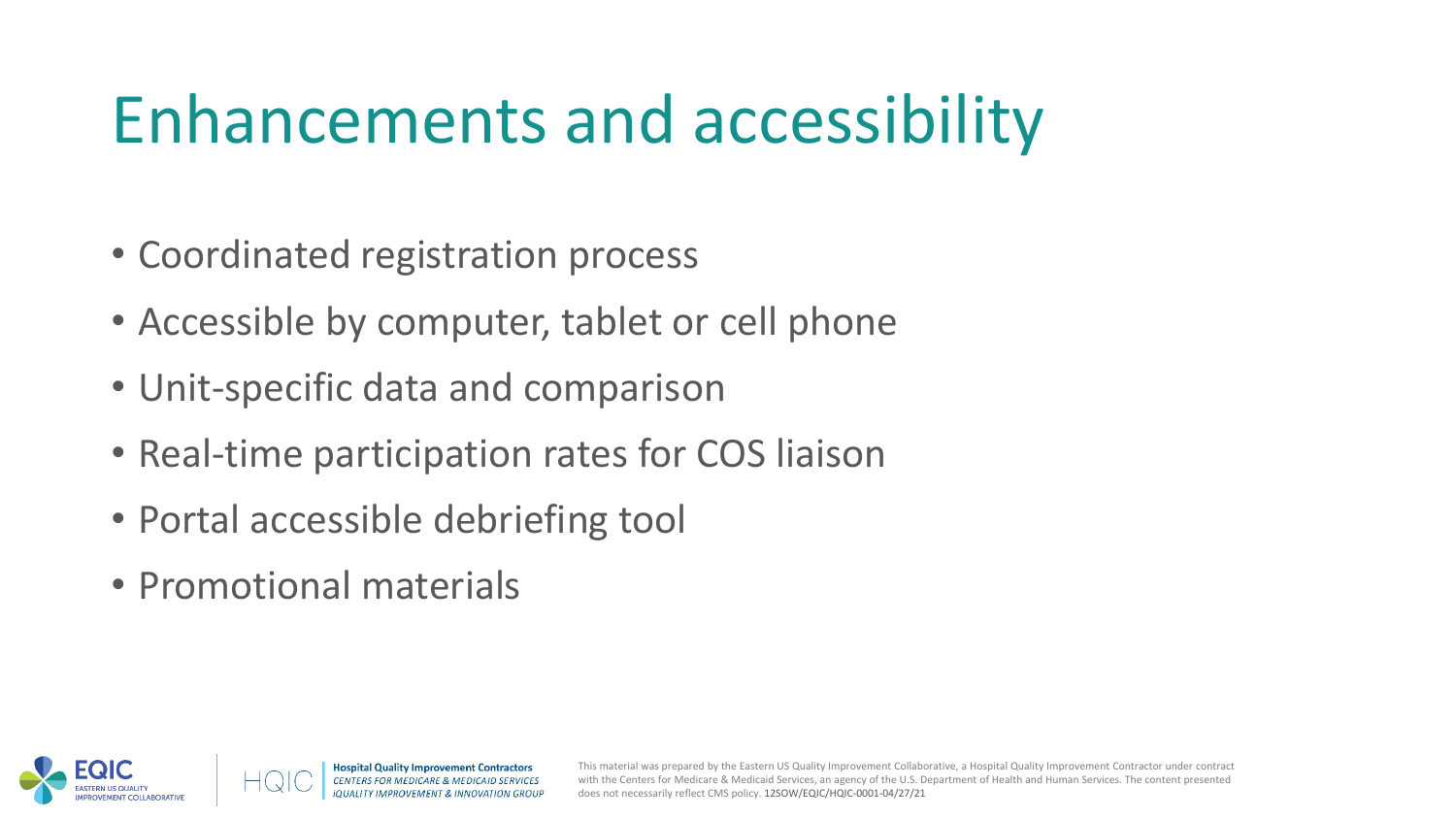### Promotional materials



### **AHRQ Hospital Survey on Patient Safety Culture**

flyer

### When

Sept. 13 - Oct. 8

### Where

Online - The survey link will be provided or use the QR code below



· Individual responses will be kept anonymous

We need your participation

Your feedback will help us better understar

your perspective on our hospital's culture of safety and identify opportunities for

### **Questions**

improvement

Facts

Please Contact Jenna Winokur | jwinokur@hanys.org Cathleen Wright | cwright@hanys.org

@ 2021 Haalthcare Association of New York State, Inc.



Online - The survey link will be provided or use the QR code below

When

Where



@ 2021 Hualthcam Association of New York State, Inc.



**Hospital Quality Improvement Contractors** CENTERS FOR MEDICARE & MEDICAID SERVICES **IQUALITY IMPROVEMENT & INNOVATION GROUP**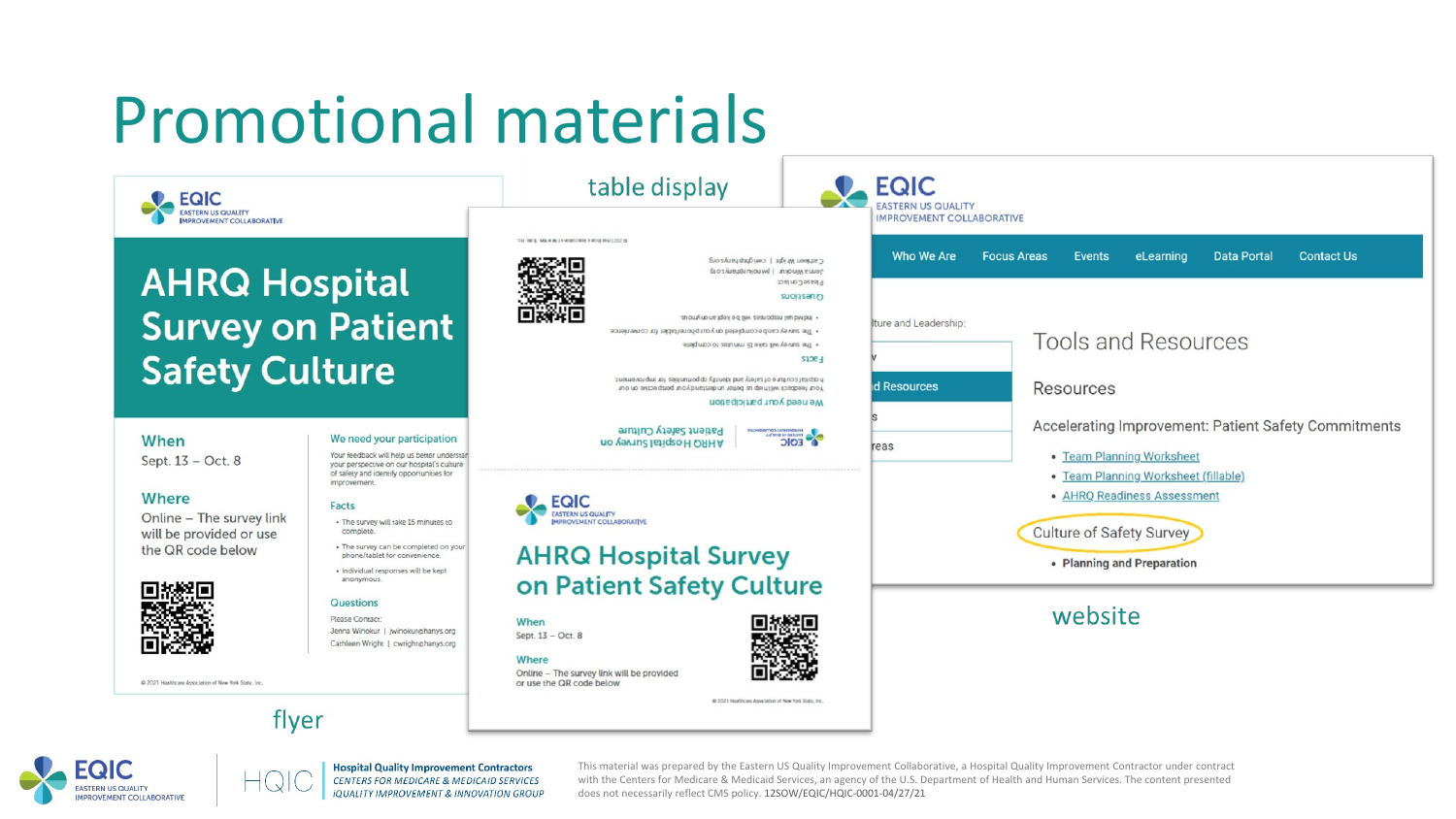### Next steps

- Review survey options
- Strategize a plan for survey promotion and staff participation
- Identify survey participants
- If applicable, begin to create unit lists and collect denominators to prepare for registration
- Refer to future updates, newsletter articles and the EQIC website for more information
- Join the June 30 @ 2pm registration/kick-off webinar

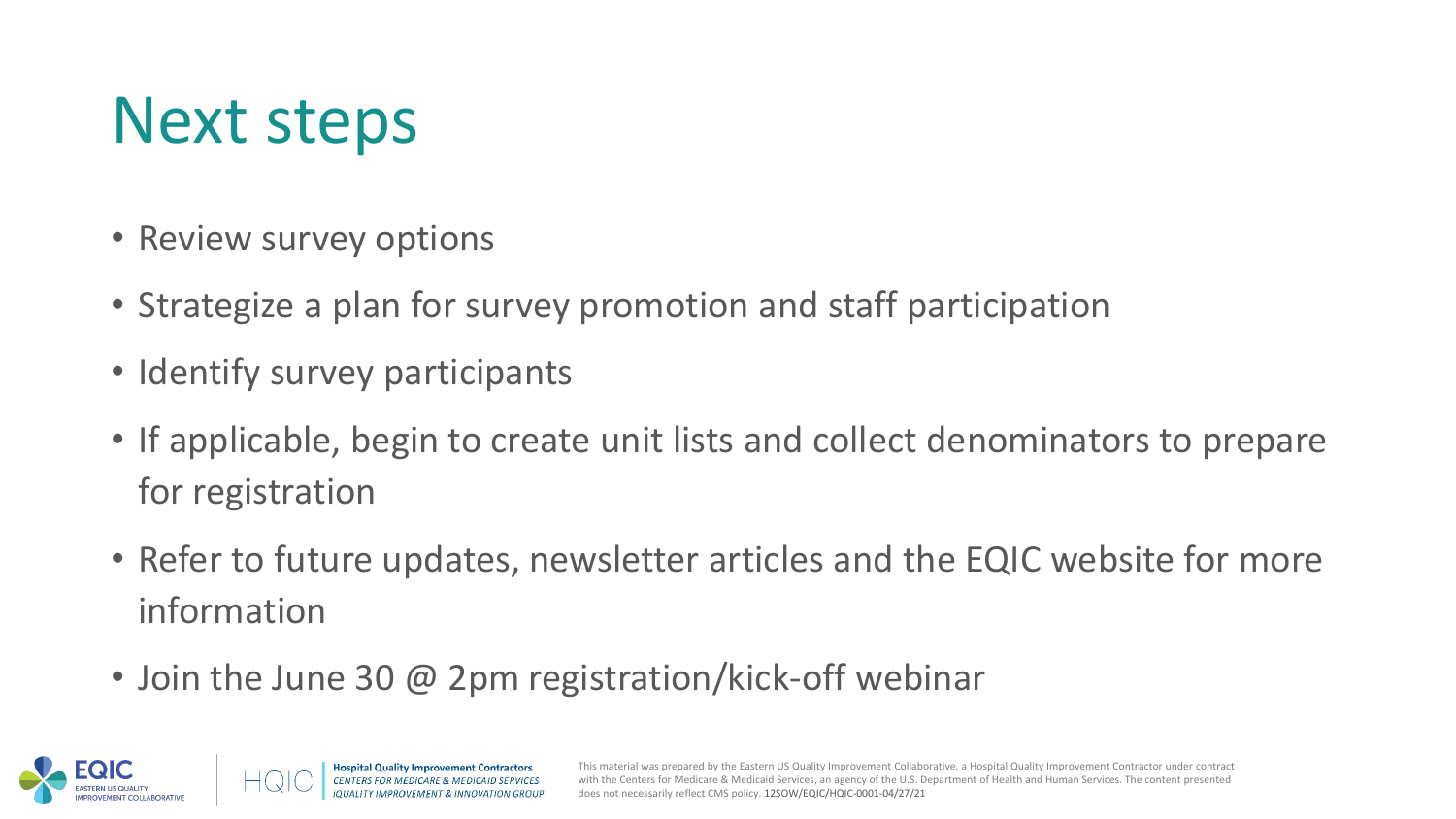### Questions?